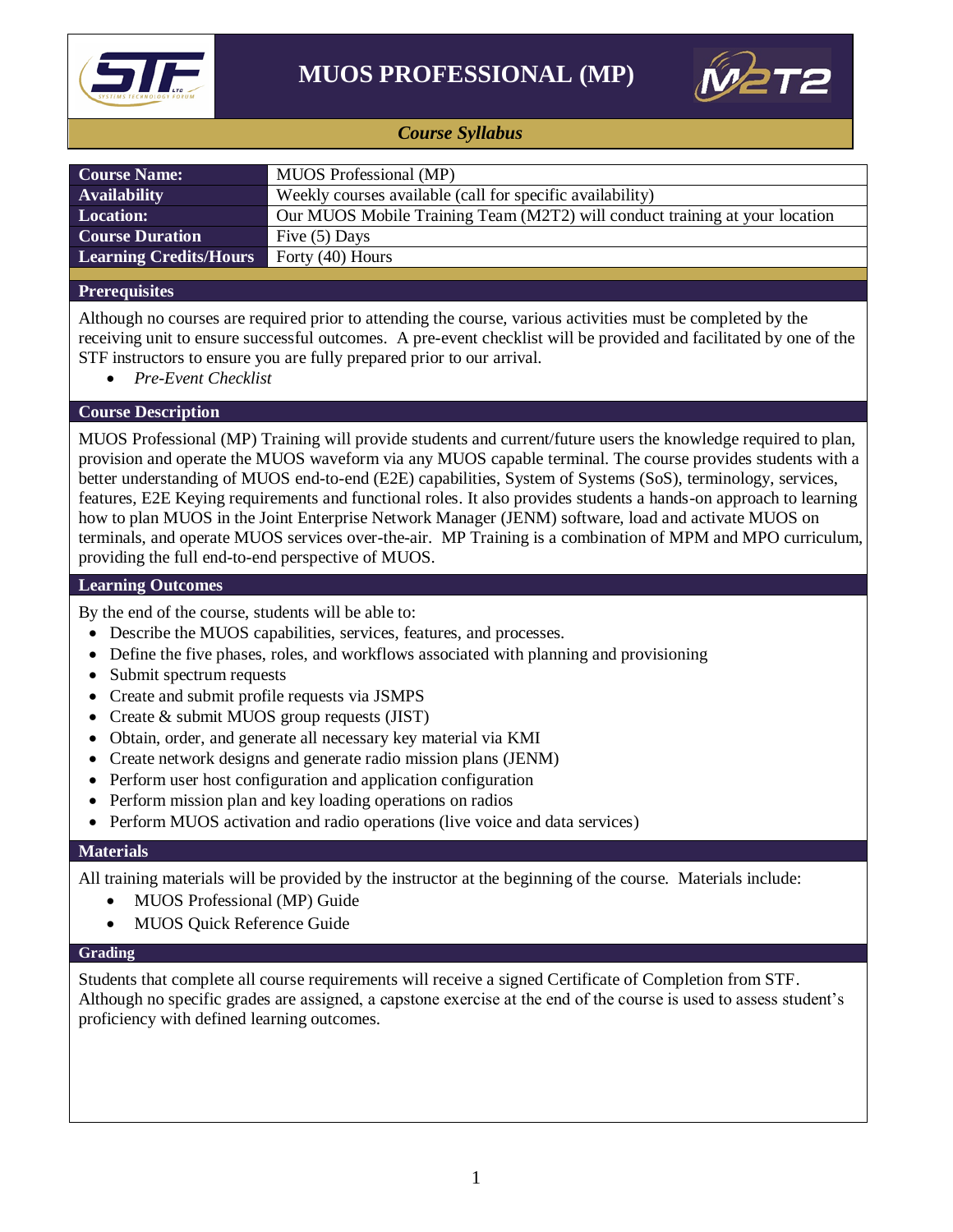



## *Course Syllabus*

| <b>Course Schedule</b> |                                                                                                                                                                                                                                                                                                                                                    |                                   |                                   |                       |  |  |
|------------------------|----------------------------------------------------------------------------------------------------------------------------------------------------------------------------------------------------------------------------------------------------------------------------------------------------------------------------------------------------|-----------------------------------|-----------------------------------|-----------------------|--|--|
|                        | <b>DAY ONE</b>                                                                                                                                                                                                                                                                                                                                     |                                   |                                   |                       |  |  |
| Item#                  | <b>Agenda Topic(s)</b>                                                                                                                                                                                                                                                                                                                             | <b>Primary Role</b>               | <b>Systems</b><br><b>Required</b> | <b>Classification</b> |  |  |
| 1.                     | <b>MUOS Training Overview</b><br>Introductions<br>$\bullet$<br>Training Objectives Overview<br>$\bullet$<br><b>Materials Overview</b><br>$\bullet$<br><b>Schedule Review</b><br>$\bullet$<br>Facilities<br>$\bullet$                                                                                                                               | <b>All Roles</b>                  | <b>None</b>                       | Unclassified          |  |  |
| 2.                     | <b>MUOS Overview</b><br><b>MUOS</b> Capability<br>$\bullet$<br>MUOS System of Systems<br>$\bullet$<br>Terminology<br>Services<br>$\bullet$<br>Features<br>$\bullet$<br>E2E Keying<br>$\bullet$<br><b>Functional Roles</b>                                                                                                                          | <b>All Roles</b>                  | <b>None</b>                       | <b>Unclassified</b>   |  |  |
|                        | <b>BREAK (1200-1300)</b>                                                                                                                                                                                                                                                                                                                           |                                   |                                   |                       |  |  |
| 3.                     | <b>MUOS Planning/Provisioning Process Overview</b><br><b>Mission Analysis Processes</b><br>$\bullet$<br><b>Data Collection Processes</b><br>$\bullet$<br><b>Network Design Processes</b><br>٠<br>Network Load and Configuration Processes<br>$\bullet$<br><b>Network Activation Processes</b><br>$\bullet$<br><b>Operational Updates Processes</b> | <b>All Roles</b>                  | <b>None</b>                       | <b>Unclassified</b>   |  |  |
| 4.                     | <b>MUOS Spectrum Request Form</b><br>Frequency Characteristics<br>$\bullet$<br><b>Frequency Coordination Process</b><br>٠<br>Function of MUOS Frequency Profiles<br>٠                                                                                                                                                                              | Spectrum<br><b>Manager</b>        | <b>None</b>                       | <b>Unclassified</b>   |  |  |
| 5.                     | <b>MUOS Profile Requests</b><br><b>JSMPS Account Request Process and Roles</b><br>$\bullet$<br>JSMPS Capabilities, features, and resources<br>$\bullet$<br>Submitting, Verifying, Cloning, Editing, and<br>$\bullet$<br>Downloading Initial Provisioning Requests                                                                                  | <b>Terminal</b><br>Planner        | <b>JSMPS</b>                      | <b>Secret</b>         |  |  |
| 6.                     | <b>MUOS Group Requests</b><br><b>JIST Account Request Process and Roles</b><br><b>JIST Capabilities and Features</b><br>Submit, Verify, Validate, Update, and Clone Satellite<br><b>Access Requests</b><br>Download MUOS Group Authorization<br>$\bullet$                                                                                          | <b>Terminal</b><br><b>Planner</b> | <b>JIST</b>                       | <b>Secret</b>         |  |  |
| 7.                     | <b>MUOS COMSEC Ordering and Generation</b><br><b>KMI</b> Features and Capabilities<br>٠<br>MUOS HAIPE Closed Partition Ordering Privilege<br>$\bullet$<br>MUOS HAIPE and SCIP FFVS Key Material<br>٠<br>Generate MUOS HAIPE PPK Material<br>$\bullet$<br>Load MUOS Keys onto SKL<br>$\bullet$                                                      | <b>COMSEC</b><br><b>Manager</b>   | <b>KMI</b>                        | <b>Unclassified</b>   |  |  |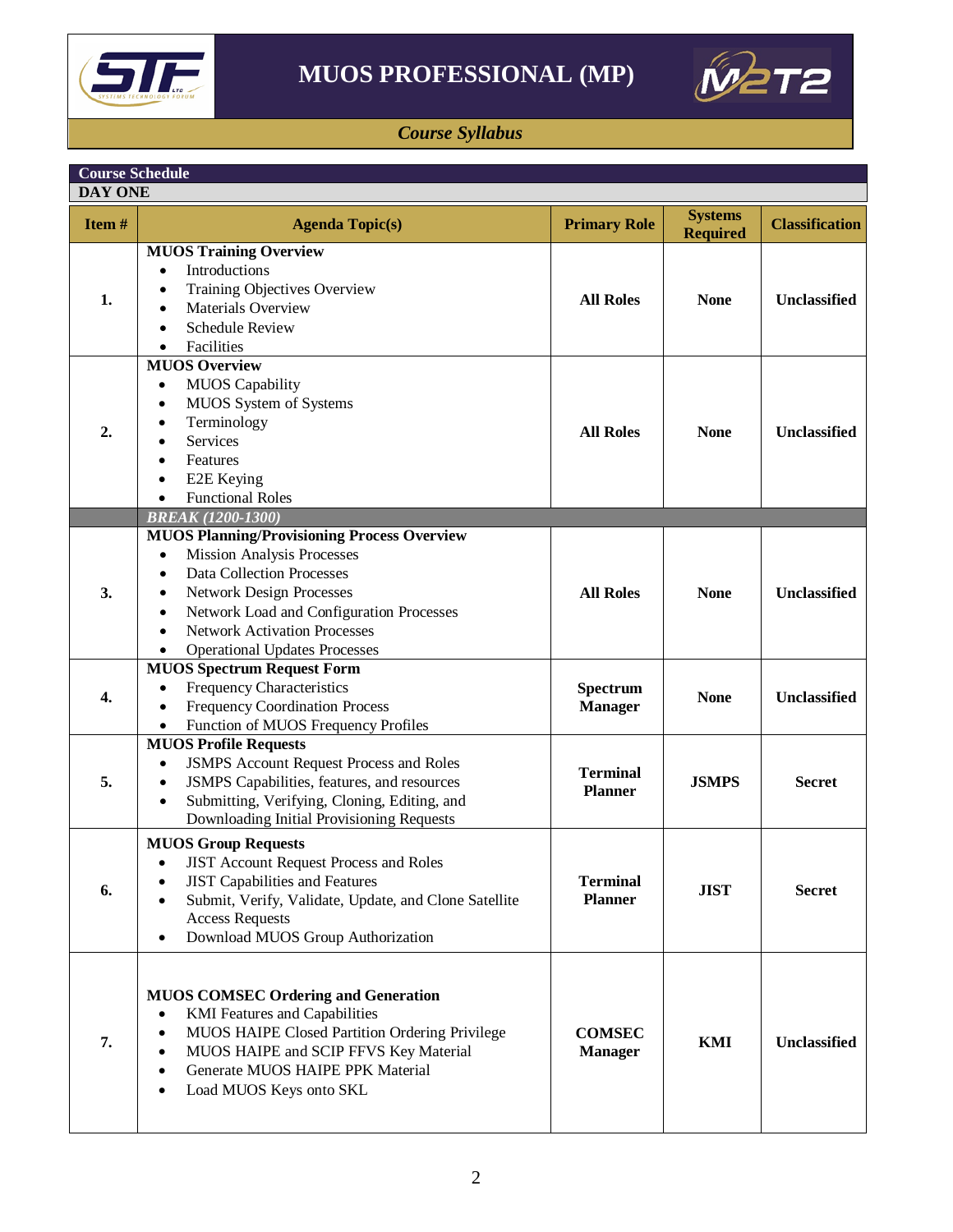

# **MUOS PROFESSIONAL (MP)**



## *Course Syllabus*

| Item#            | <b>Agenda Topic(s)</b>                                                                                                                                                                                                                                                                                                                                                                                                                             | <b>Primary Role</b>                   | <b>Systems</b><br><b>Required</b>  | <b>Classification</b> |  |
|------------------|----------------------------------------------------------------------------------------------------------------------------------------------------------------------------------------------------------------------------------------------------------------------------------------------------------------------------------------------------------------------------------------------------------------------------------------------------|---------------------------------------|------------------------------------|-----------------------|--|
|                  | <b>DAY TWO</b>                                                                                                                                                                                                                                                                                                                                                                                                                                     |                                       |                                    |                       |  |
| 1.               | <b>MUOS Terminal Provisioning</b><br>JENM System Interfaces<br>$\bullet$<br>JENM Hardware and Software Requirements<br>$\bullet$<br><b>Windows Operating System Services</b><br>$\bullet$<br>JENM Capabilities and Data Flow<br>$\bullet$<br>JENM Applications and Launch Procedures<br>$\bullet$                                                                                                                                                  | <b>Terminal</b><br>Provisioner        | <b>JENM</b>                        | <b>Unclassified</b>   |  |
| 2.               | <b>MUOS Terminal Provisioning</b><br>Application Features and Capabilities<br>$\bullet$<br><b>Import and Export Network Designs</b><br>$\bullet$<br>Add, View, Edit, and Delete Certificates<br>٠<br>Add, View, and Delete a Certificate Revocation List<br>$\bullet$<br>(CRL)<br>Delete Temporary Files<br>$\bullet$                                                                                                                              | <b>Terminal</b><br><b>Provisioner</b> | <b>JENM</b>                        | <b>Unclassified</b>   |  |
| 3.               | <b>MUOS Terminal Provisioning</b><br><b>Application Features and Capabilities</b><br>$\bullet$<br>Data and Documents for Creating a MUOS Network<br>$\bullet$<br>Design<br>Managing MUOS Network Resources using Resource<br>$\bullet$<br>Manager<br><b>MUOS Network Design Creation</b><br>٠<br><b>Application Settings</b><br>$\bullet$<br>Save RCFs to File<br>Load Radio and SKL                                                               | <b>Terminal</b><br><b>Provisioner</b> | <b>JENM</b>                        | Unclassified          |  |
| <b>DAY THREE</b> |                                                                                                                                                                                                                                                                                                                                                                                                                                                    |                                       |                                    |                       |  |
| 1.               | <b>MUOS Terminal Provisioning (Continued)</b>                                                                                                                                                                                                                                                                                                                                                                                                      | Terminal<br><b>Provisioner</b>        | <b>JENM</b>                        | Unclassified          |  |
| 2.               | <b>MUOS User Host Configuration</b><br>MUOS User Host Configurations and Settings<br>$\bullet$<br><b>Information Assurance Consideration</b><br>$\bullet$<br>User Host IP Address Settings Modification<br>$\bullet$<br>Max Transmit Unit (MTU) Modification<br>$\bullet$<br><b>Internet Browser Settings Modification</b><br>٠<br><b>TacChatIP Settings Modification</b><br>٠                                                                     | <b>Network</b><br>Administrator       | Host<br>Computer                   | <b>Unclassified</b>   |  |
| <b>DAY FOUR</b>  |                                                                                                                                                                                                                                                                                                                                                                                                                                                    |                                       |                                    |                       |  |
| 1.               | <b>MUOS Terminal Loading and Operations</b><br>RT-1949 Features and Capabilities<br>$\bullet$<br>Zeroize RT-1949 to prepare for loading<br>$\bullet$<br>MUOS Key and RCF Loading to a RT-1949<br>$\bullet$<br><b>MUOS Mission Plans</b><br>٠<br><b>Instantiating MUOS</b><br>$\bullet$<br><b>MUOS Status Viewing</b><br>$\bullet$<br>P2P, P2N, and Group Calling<br>$\bullet$<br>Simultaneous Calling<br>$\bullet$<br><b>Settings Modification</b> | <b>Terminal</b><br>Operator           | <b>PRC-117G/</b><br><b>RCF/SKL</b> | Unclassified          |  |
| 2.               | <b>MUOS Troubleshooting</b>                                                                                                                                                                                                                                                                                                                                                                                                                        | <b>Terminal</b><br>Operator           | <b>PRC-117G</b>                    | Unclassified          |  |